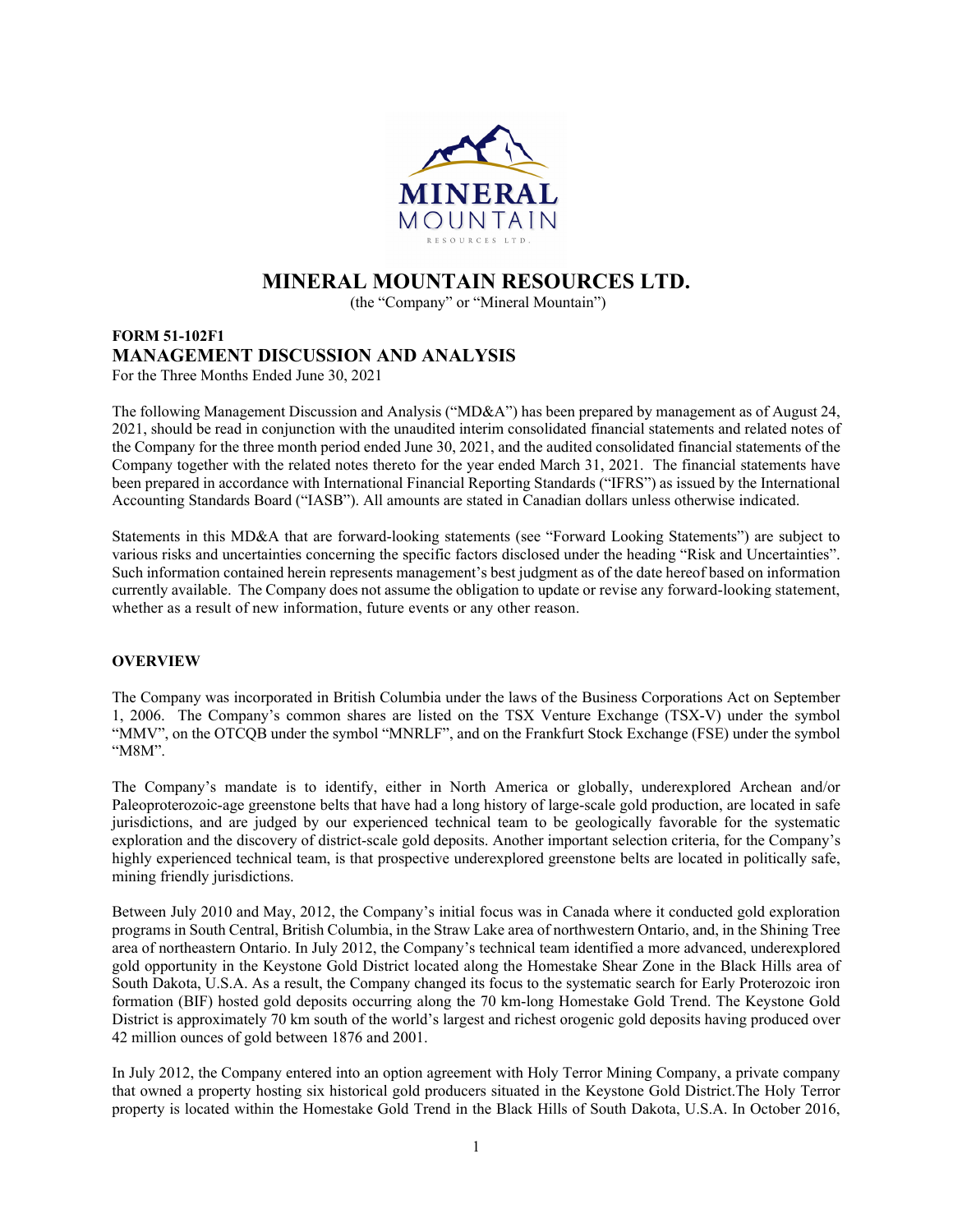due to a dramatic downturn in the overall mining industry making it very difficult to raise exploration funds, the Company terminated the Holy Terror Option Agreement. As a result of the Company's work in the Keystone District, it was clear to its technical team, that the Homestake Shear Zone offered immense prospectivity to host other orogenic gold deposits similar to the Homestake Mine deposit. As a result, the Company began to focus on the Rochford Gold District in late 2013. The Rochford District is physically situated along the Homestake Gold Trend 26 km south of the Homestake Mine, and, 38 km north-northeast of the Holy Terror Project. In all three areas, Homestake Mine, Rochford and Holy Terror, hydrothermal gold mineralization is hosted exclusively in altered and sheared iron formation and produced preferentially from fold structures locally known at the Homestake Mine as "Ledges". Beginning in the fall of 2013, the Company began a program of considerable land consolidation in the Rochford Gold District, either by physical claim staking or by mineral property purchases. Coincidentally, the Company systematically acquired a largescale comprehensive database for the entire Rochford District from 2013 to 2016. In early 2013, the Company completed a high resolution airborne EM and Mag survey (HeliTEM) covering the Company's entire Rochford area land package totaling over 7,800 acres and covering over 30 sq. mi.. Based on the Company's research and it's comprehensive database, Mineral Mountain's technical team concluded that the Rochford District had geological characteristics that were similar to the Homestake Mine host rocks and was vastly underexplored employing modern technology. Following 3D modelling of the Company's airborne survey, three regional gold targets were identified, each capable of hosting greater than 5 million ounces of gold. The gold targets proved to be unusually large magnetic bodies associated with gold-hosted banded iron fromation (BIF) trendingithrough the Rochford District within the Company's land holdings. Mapping determined that each of the three magnetic bodies were considered to be potential Homestake-style gold targets. The largest magnetic body coincided with the Standby Mine deposit occuring in a 200 m wide folded syncline plunging to the SSE. The intersection of the regional structure, the Homestake Shear Zone, and the highly deformed and hydrothermally altered iron formation unit hosting the Standby Mine deposit was considered to have the requisite volume to be a strong Homestake-style gold target and core drilling was warranted.

A 9-hole Phase 1 drilling program totaling 2,937 meters was completed between February, 2018 and October, 2018. Eight of the nine drill holes intersected Homestake-style gold mineralization across widths of up to 30 meters within the East Limb Structure (Standby Shear Zone) to a vertical depth of 500 meters. Drill intersections up to 20.0 m @2.12 g/t Au were recorded in Phase I. Gold mineralization intersected in this phase of drilling is comparable to an Upper Tail position in a Homestake -type ledge target.

Between October 2019 and March, 2020, the Company completed a 7-hole Phase 2 drill program totaling 2,551.35 meters. Initially, a "pilot hole" was drilled in a SSE direction down the interpreted plunge of the folded syncline and, although it was targeted to test a high grade intersection recorded by Homestake Mine in 1987 about 1800 metres down plunge from surface, this hole was stopped at 720.10 metres primarily due extensive hydrothermal alteration and continuous hole deviations. The results of Phase I and Phase II drilling suggest mineralization appears to be consistently increasing in grade down-plunge.

In September, 2020, a second high resolution helicopter-borne aeromagnetic and radiometric survey was flown over the Rochford Property perpendicular to the original survey flight line directions. In addition, in November 2020, the Company commissioned SRK Consulting (Canada) to complete a regional structural geological interpretation of electromagnetic and magnetic in the area of the Rochford Project.

In June 2020, and again in June 2021, the Company staked 18 unpatented BLM mineral claims totaling 341.99 acres (138.45 hectares). As of August 1, 2021, the Company holds 476 BLM unpatented mineral claims for a total of 7,858 acres (3180 hectares) and 9 patented mineral claims totaling totaling 67.45 acres.

#### Impact of Covid-19

In March 2020 the World Health Organization declared coronavirus COVID-19 a global pandemic. The Company announced its COVID-19 initiatives that the Company is complying with governmental orders and advice, and internal company protocols on travel restrictions, social distancing, and allowable business activities during the ongoing COVID-19 pandemic in order to keep Company personnel, contractors and local community contacts safe during this uncertain period. Management will continue to assess the timing of when active drilling and fieldwork can be resumed. Currently, all Company personnel are working remotely but in regular voice and data communications as the Company progresses the compilation and targeting.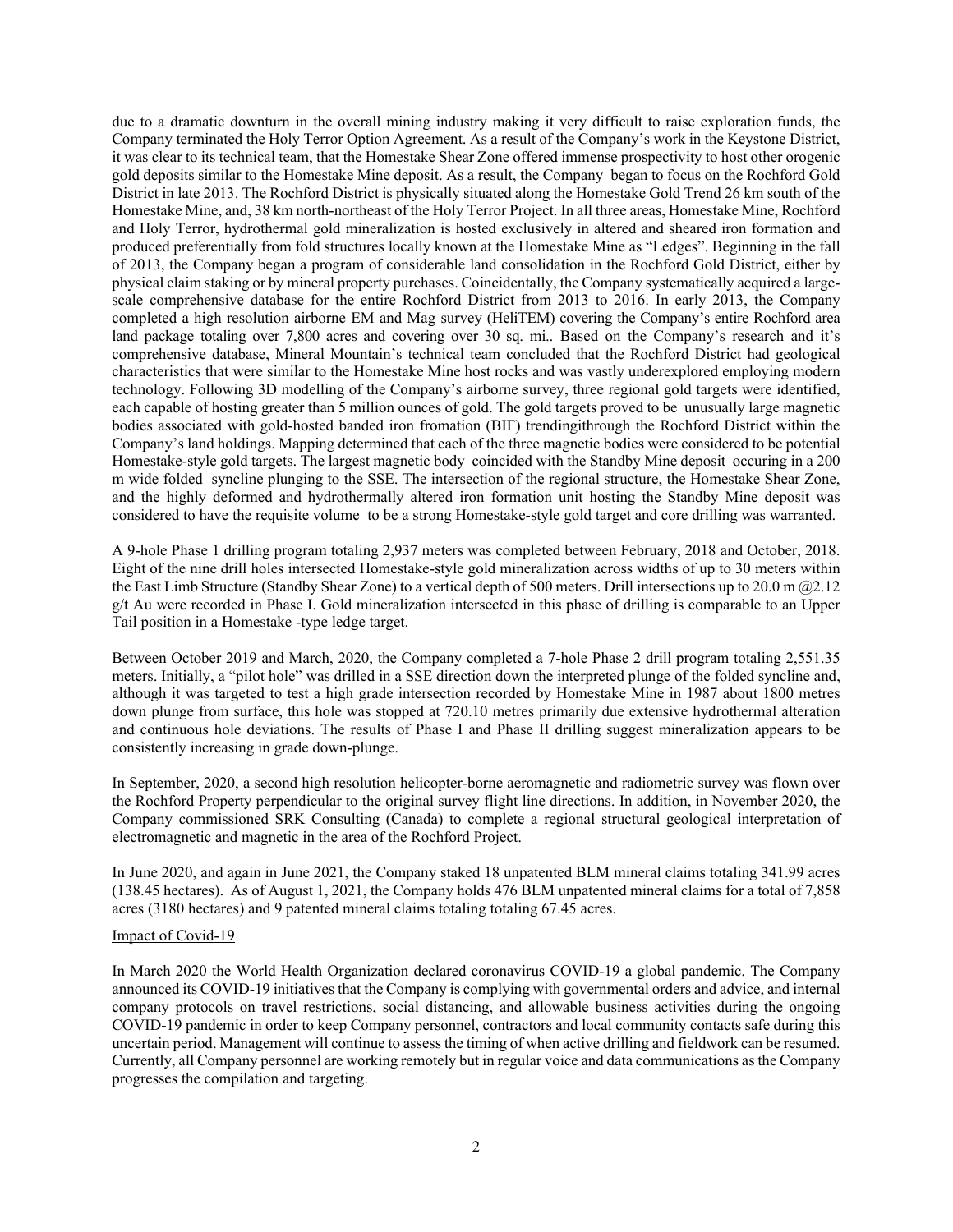This contagious disease outbreak, which has continued to spread, and any related adverse public health developments, has adversely affected workforces, economies, and financial markets globally, potentially leading to an economic downturn. It is currently not possible for the Company to predict the duration or magnitude of the adverse results of the outbreak and its effects on the Company's business or ability to raise funds. The Company is closely monitoring the impact of the pandemic on all aspects of its business.

#### **Standby Gold Project (2012 –2020)**

## **Note: In previous management discussions and analysis, the Standby Gold Project was previously referred to as the "Rochford Gold Project" or "Rochford Project". The project name was changed to avoid confusion with the Rochford Gold District.**

As part of the Company's extensive research and geological assessment of the local area's unique gold potential along the Homestake Gold Corridor, the Company's technical team identified the Rochford Gold District in late 2012 to be a highly prospective, under-explored Paleoproterozoic greenstone belt that, based on recent studies, was considered to have the strong potential to discover other Homestake-style gold hosted iron formation deposits. While conducting field traverses in the Rochford area, the team found that, due to the downturn in the mining industry, a number of past gold producers were open for claim staking and, as a result, a contiguous segment of the Homestake Gold Corridor hosting several historical small high grade gold producers were consolidated by Mineral Mountain. In all, over 7,500 acres were staked as unpatented mineral claims by the Company in the Rochford District and an Option to Purchase the Standby Mine patents was made.

The Rochford Gold District is located 27 kilometers (16 miles) south of the Homestake Mine and is situated along the northwest-southeast trending Homestake Gold Trend which has been traced by mapping for about 70 km (44 miles) in length. Consistent with the Company's mandate, the Rochford District was determined to have a remarkably similar geological environment to the Homestake Mine area. Through due diligence by the Company's technical team, it was determined that the Rochford Gold District had not been the focus of systematic exploration by either major gold producers or by junior mining companies since 1997. In fact, the most serious exploration for gold occurred between 1986 and 1989. Historically, land tenure in the area was fragmented with multiple property owners and, as a result, was never consolidated by past explorers. During the last positive gold cycle the mining industry experienced between 2004 and 2010, exploration in the Rochford District was sporadic and not concentrated. As a result, compared to other global prospective greenstone belts, this district remained largely under-explored primarily because modern exploration techniques, in general, were not employed along the Homestake Gold Trend.

In the fall of 2012 and early 2013, the Company began an aggressive program of land consolidation in the Rochford District initially acquiring, by professional claim staking, a total of 289 unpatented mineral claims covering a number of historical gold producers associated with folded banded iron formation (BIF). Subsequently, in February 2013, the Company conducted a low level, high resolution helicopter-borne HeliTEM magnetic and electromagnetic survey covering a 30 sq. km area encompassing the Company's 289 unpatented mineral claims and a broader area covering the most prospective portion of the Rochford greenstone belt. The survey was able to trace multiple sub-parallel bands of iron formation, similar to those hosting the Homestake Mine (which produced over 43 million ounces of gold over a 125 year-period) trending through the project area in a northeast southwest direction, some of which were not exposed on surface.

Following a field assessment of the airborne magnetic and electromagnetic trends and a search of the local mineral titles and ownership, the Company launched an aggressive program of additional land consolidation, entering into an option to purchase agreement for the historical Standby Mine patents and acquiring the most comprehensive database ever assembled for the Rochford Gold District. With the discovery of the Homestake Mine in 1875, a major staking rush took place along the entire Homestake Gold Trend, a distance of approximately 70 kms. The Rochford Gold District was blanketed by multiple land holders and ownership along the belt was very fragmented. Beginning in late 2012, the Company, for the first time, consolidated the most prospective land and mineral rights in the Rochford District and assembled the comprehensive database assembled for the Rochford District. The database included historical diamond drilling completed by six major gold companies estimated to exceed \$US 20 million in historical exploration costs.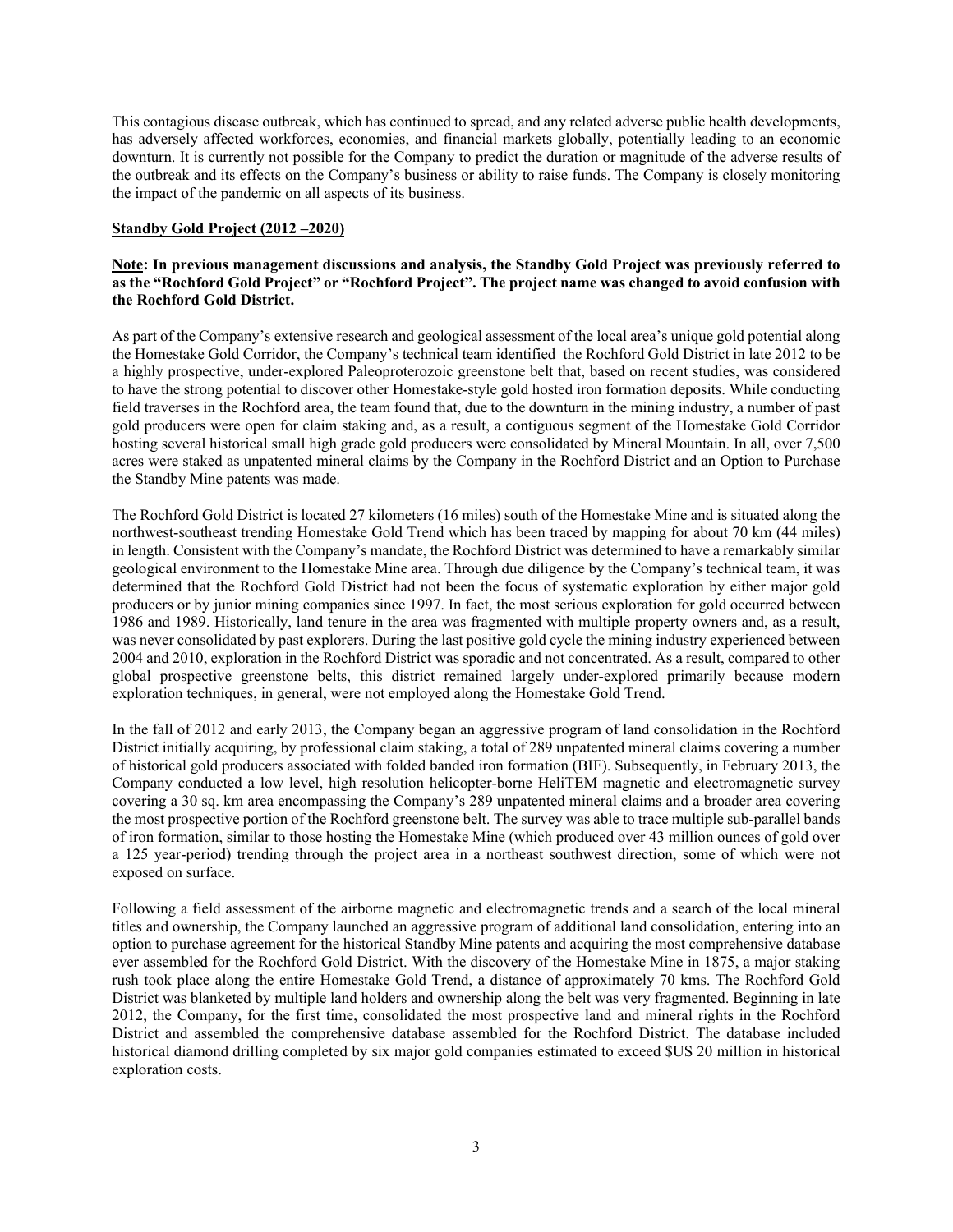On March 1, 2016, the Company announced the purchase of two (2) strategically located gold properties totaling 19 unpatented lode mineral claims totaling 380 acres (152 hectares) from BHB Partners, the South Standby and the Cochrane South properties. As well, the Company assembled a comprehensive database consisting of over \$US 20 million in historical exploration costs completed by six major gold companies. On June 22, 2016, the Company staked an additional 37 unpatented lode mineral claims totaling 606 acres (242 hectares) south of the South Standby property acquired from BHB Partners. The claims were staked to provide better coverage along the 5.5 km long Standby-South Standby-Lookout Mine structural corridor. On September 2, 2016, the Company signed an Option to Purchase agreement on the historical Standby Mine property consisting of nine (9) contiguous patent claims totaling 67.45 acres (27 hectares). In September 2019, the Company completed the Option to Purchase Agreement thus owning 100% of the Standby patents. In October 2016, the Company purchased a proprietary digital database generated from core diamond drilling that was conducted by Homestake Mining Company between 1967 and 1988, and never before released to the public. The proprietary digital database consisted of 71 diamond drill holes totaling 22,393 meters of which 17 holes totaling 14,723 meters were drilled on the Standby Mine Property.

Between the period from January to June 30, 2017, the Company engaged the services of Earthscan Geoscience, a consulting group specializing in the compilation of the recently acquired comprehensive database. Since the data acquired was from multiple sources and from different generations, Earthscan Geoscience was able to get the data into a workable digital format compatible with several modern software programs. On May 2, 2017, the Company was issued EXNI permit 427 to drill 10,000 meters to define the down plunge extension of the Standby Mine gold deposit and was granted a water use permit for drill testing purposes. A diamond drill contract to drill 3,000 meters consisting of a minimum of 9 holes was signed with First Drilling, a Colorado based drill firm, in October 2017.

From February 11th, 2018 through to end of March, 2018 the Company completed 3 of the planned 9 drill holes on the Standby Mine patents totaling 1,322 meters, All three drill holes tested the upper 320 meters of the East Limb Structure. The drill program was voluntarily halted due to degrading road conditions due to spring thawing. Following the upgrading of the access road, drilling resumed on June 4, 2018. Between that period and August  $7<sup>th</sup>$ , 2018, the Company completed an additional three (3) holes for a grand total of 2,155 meters drilled to date. Finally, between August  $8<sup>th</sup>$  and September 5<sup>th</sup>, 2018, the Company completed an additional 3 holes totaling 782 meters. In all, 9 drill holes totaling 2,937 meters were completed in Phase 1. Based on the positive results recorded in Phase 1, the Company developed a plan to drill a 1600 meter long "trunk hole" down plunge along the East Limb Structure to drill test two historical gold zones previously intersected by Homestake Mining between 1986 and 1987. The deepest gold zone to be tested was at about a 1,000 m veritcal depth. Directional drilling techniques and drill rig capable of drilling to 2800 m depths was used for Phase 2. To accomplish the deep drill testing, a total of 4,000 meters of drilling was planned for Phase 2. In September / October 2019, the Company recently closed a non-brokered private placement and raised an aggregate of \$2,409,130.

The Phase 2 drill program was intiated on September 27, 2019 with the "trunk hole" (ST19-011) attaining a down plunge total depth of 1050 m. ST19-011 was terminated in early December 2019 due to difficulties in maintaining the desired dip and angle of this hole. A second hole, ST19-012, was drilled to test the down dip extension of Target #1 prior to the holiday period. Drilling was halted on December 18th, 2019 and from October 2019 through to March 2020 a total of 2,551.35m were completed.

As of the date of this report, the Company controls a 100% interest in 476 unpatented lode mineral claims totaling 7,858 acres (3,180) hectares in the Rochford District and nine (9) patented claims totaling 67.45 acres (27 hectares) for a grand total of 7,925.45 acres (3,207.43 hectares) owned by the Company in the Rochford District.

# **MINERAL EXPLORATION ACTIVITIES**

## **Standby Gold Project, Black Hills of South Dakota**

The Rochford Gold District is situated within the Homestake Gold Trend 27 kilometers (16 miles) south-southwest of the Homestake Mine, one of the largest gold producers in North American history and the largest iron formationhosted gold deposit of its kind in the world. The Company's experienced technical team concluded that, the Homestake Mine and the Rochford District were remarkably similar in host rock composition, structural style, metamorphic grade, and gold mineralization concluding that the Rochford District had the potential to contain more than one economic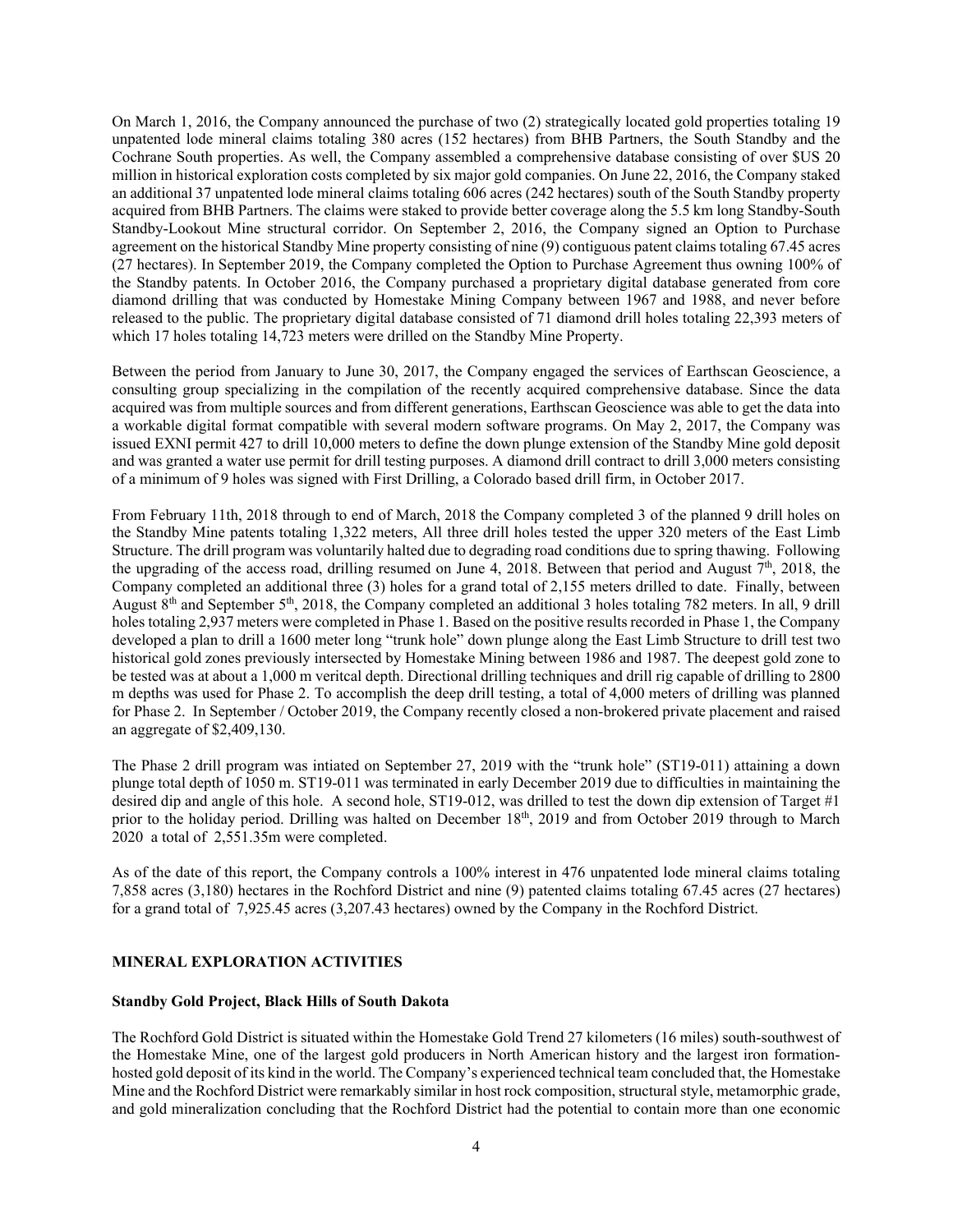gold deposit. More than 45,000,000 ounces of gold have been produced from the Black Hills, with the majority from the world famous Homestake Mine (~43,000,000 ounces of Au) in Lead, South Dakota.

In late 2012, the Company acquired a significant presence in the Rochford District by staking 289 unpatented mineral claims totaling 4,474 acres (1,810 hectares) covering a 7 km by 2 km segment. The claims were staked to cover 9 historical past high grade gold producers.

Between February and March, 2013, the Company completed a HeliTEM electromagnetic and magnetic airborne geophysical survey over the Standby Project area totalling 977.4 line km. Following further research, due diligence and numerous site visits to the Rochford District, in October 2015, the Company purchased two strategically located gold properties totaling 19 unpatented mineral claims and a comprehensive database that was never previously disclosed consisting of over \$US 20 million in historical exploration (primarily diamond drill results) from BHB Partners, a US based private group of geologists. The database and two gold properties were purchased for 4 million post-consolidated shares of the Company and no cash payment.

In mid-March, 2016, the Company increased its landholdings in the Rochford District by staking an additional 37 unpatented mineral claims to provide better coverage along the Standby Mine-South Standby-Lookout Mine 5.5 km long structural corridor. By mid-March, the Company had assembled a total of 345 unpatented mineral claims totaling 5,447 acres (2,204 hectares).

On September 12, 2016, the Company signed an exploration agreement with an option to purchase a 100-% interest in the historic Standby Mine property, a "turn of the century" high grade gold producer located in Pennington County and consisting of 9 contiguous patent claims totaling 67.45 acres. Gold mineralization at the Standby Mine is hosted in a synclinally folded, southeasterly plunging gold-hosted iron formation geologically similar to the Ledge-type deposits developed at the Homestake Mine. The Company also increased its landholdings in the Rochford District by staking an additional 113 unpatented mineral claims along the Standby Mine-South Standby-Lookout Mine. By end of March 2017, the Company had assembled a total of 458 unpatented mineral claims totaling 7,291 acres (2,951 hectares).

In April 2017, the Company engaged to services of Condor Geophysical Consulting based in Colorado, USA to conduct a Geo Interpretation of the magnetic data and a geophysical assessment of the airborne survey flown for the Company by Fugro in 2013. A final report was received from Condor in September 2017. In addition, the Company engaged the services of FMG Engineering, a local consulting firm based in Rapid City to assist the company to apply for drill permits on both the Standby Mine patented and on the Company's 100% owned unpatented claims located immediately south of the Cochrane gold deposit.

In October 2017, the Company signed a drilling contract with First Drilling, a Colorado-based drill contractor, to drill up to 12 holes on the Standby Mine patents. On February 11, 2018, drilling began and by September 5, 2018 nine holes of the planned twelve holes totaling 2,937 meters were completed. The deepest hole in Phase 1 tested the East Limb Structure to about 500 meters below the Standby Mine workings. Phase 1 drill results confirmed that the 30 meter wide sheared banded iron formation that hosts the Standby Mine deposit is open down plunge below 500 meters TVD and that the gold mineralization had similar characteristics to the Homestake Mine ledges.

In September 2019, the Company completed the purchase of the Standby Mine patents totaling 67.45 acres.

The annual rental fees payable to the South Dakota Bureau of Land Management (BLM) for all of the Company's land holdings in the Rochford District were paid in August 2020, assuring the claim package is in good standing until September 1, 2021.

Between October 2019 and March 20, 2020, the Company completed 7 holes totaling 2,551.35 meters designed to extend the Standby Mine gold zone down plunge below a vertical depth of 400 meters. In September 2020, the Company added a geological consultant to its technical team to map the Standby Mine surface and underground geology and the Rochford District belt. Between September 26 and 29, 2020, the Company engaged Precision GeoSurveys to complete a 708 line kilometer airborne magnetic and radiometric survey over its land position in the Rochford area. The survey lines were flown at 50-m line separation at a height of 30-m above the terrain.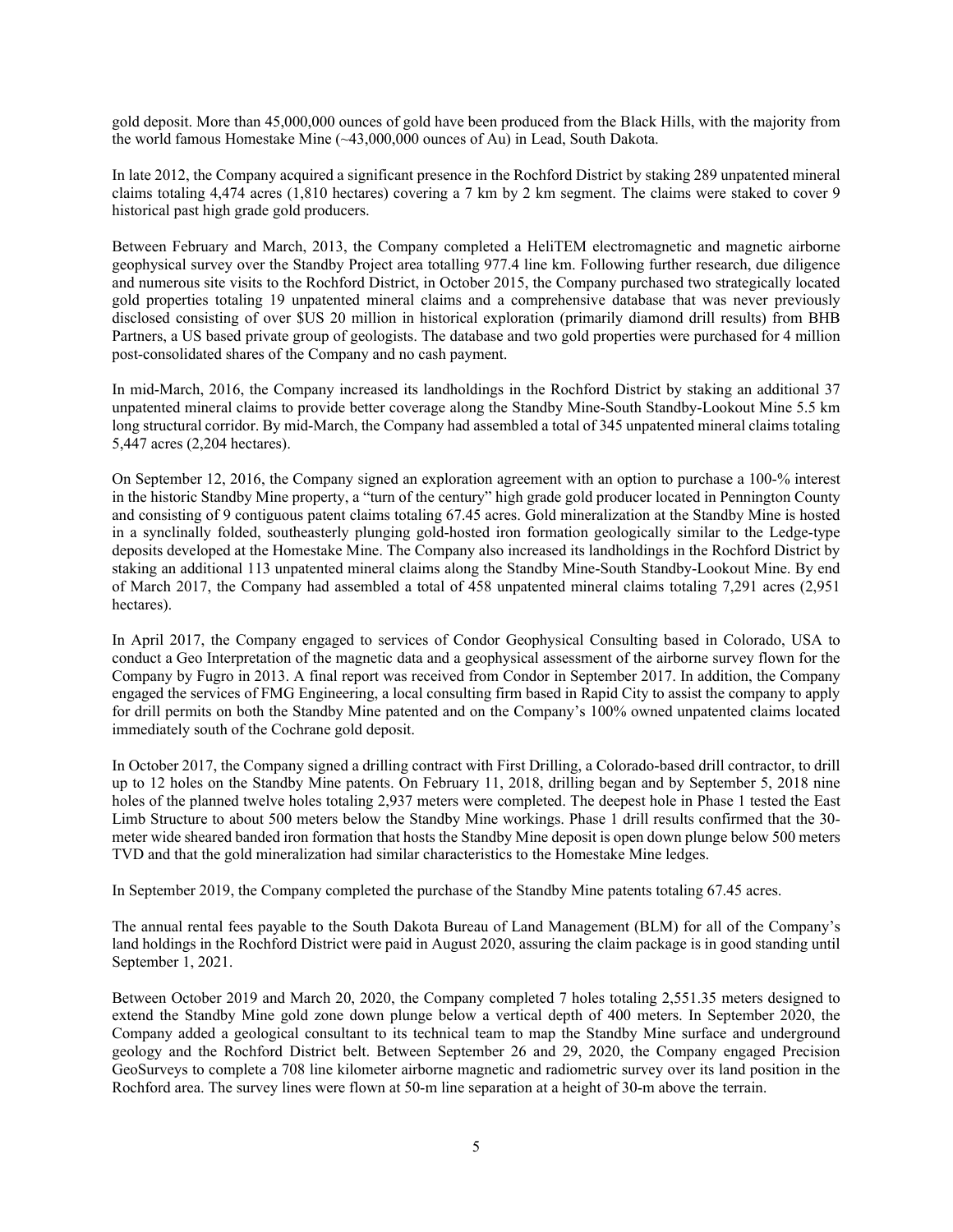In July, 2020, the Company commissioned SRK Consulting (Canada) Inc. to complete a regional structural geological interpretation of electromagnetic, aeromagnetic and radiometric data generated in the Rochford Project area. This interpretation focused on defining the structural architecture that may impact to distribution of gold mineralization at a regional scale. This study by SRK concluded that the controls of gold mineralization is considered to be equivalent between the Rochford and Homestake Districts.

A 9,000m Phase 3 drill program is being proposed to drill gold targets along the 1800 meter long Standby gold zone using conventional drilling across the mineralized structure.

## **Qualified Person**

The technical contents in this document have been reviewed and approved by Nelson W. Baker, P.Eng., a qualified person as defined by National Instrument (NI) 43-101.

#### **DISCUSSION OF OPERATIONS**

The Company is an exploration stage company and has no operating revenue. Expenditures related to mineral exploration and evaluation assets are capitalized. During the three months ended June 30, 2021, the Company incurred \$15,097 (2020 - \$2,579) in acquisition and property claim maintenance costs and \$81,281 (2020 - \$36,467) in exploration expenditures. The details of the mineral expenditures are included in the note 7 to the consolidated financial statements.

During the three months ended June 30, 2021, the Company reported a net loss of \$202,045 compared to a net loss of \$231,301 incurred in the three months ended June 30, 2020. The loss in 2021 quarter relates primarily to general operating expenses of \$253,783 (2020 - \$266,533), partially mitigated by a gain on sale of the Straw Lake claims of \$50,000 and foreign exchange gain of \$1,738 (2020 - \$35,232). The general operating expenses excluding share-based payment expenses for the three months ended June 30, 2021 were \$158,580 (2020 - \$221,347). The variance was mainly attributable to:

- Consulting fees of \$160 (2020 \$22,500) relate to fees to contract consultants for corporate and general geological consulting work. The Company has cut down most of the contract services as part of its effort to reduce costs.
- Media and news dissemination of \$4,669 (2020 \$40,863) include costs of marketing firms, media events and publications, news dissemination and promotional materials. The Company has scaled back its marketing activities provided by consultants.

Share-based payment expenses of \$95,203 (2020 - \$45,186), a non-cash charge, are the estimated fair value of the stock options were vested during the period. The Company used the Black-Scholes option pricing model for the fair value calculation.

#### **SUMMARY OF QUARTERLY RESULTS**

The following table sets forth selected unaudited financial information for the Company's eight most recent quarters ending with the last quarter for the three months ended on June 30, 2021.

|                | For the Three Months Ending |                  |                  |                   |                  |                         |                  |                   |
|----------------|-----------------------------|------------------|------------------|-------------------|------------------|-------------------------|------------------|-------------------|
|                | <b>Fiscal 2022</b>          | Fiscal 2021      |                  |                   |                  | <b>Fiscal 2020</b>      |                  |                   |
|                | Jun. 30,<br>2021            | Mar. 31,<br>2021 | Dec. 31,<br>2020 | Sept. 30,<br>2020 | Jun. 30,<br>2020 | Mar. 31,<br><b>2020</b> | Dec. 31,<br>2019 | Sept. 30,<br>2019 |
|                | (\$)                        | <b>(\$)</b>      | (\$)             | <b>(\$)</b>       | <b>(\$)</b>      | (S)                     | <b>(\$)</b>      | (\$)              |
|                |                             |                  |                  |                   |                  |                         |                  |                   |
| Total revenues | ٠                           |                  |                  |                   |                  |                         |                  |                   |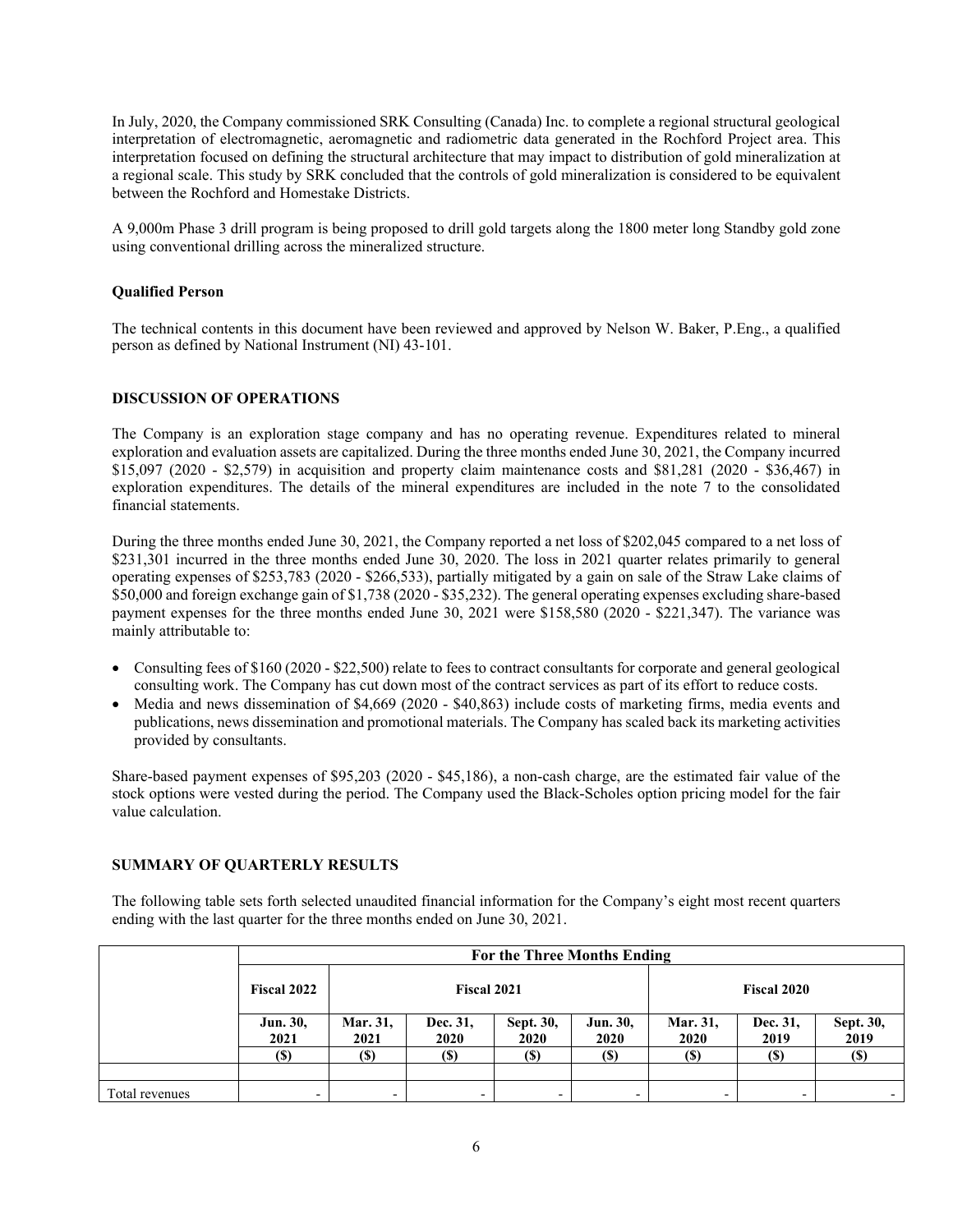| Income (loss) from<br>continuing operations                                     | (202, 045) | (461, 174) | (222,071) | (203, 168) | (231,301) | (436, 280) | (545, 522) | (215, 257) |
|---------------------------------------------------------------------------------|------------|------------|-----------|------------|-----------|------------|------------|------------|
| Net income (loss)                                                               | (202, 045) | (461, 174) | (222,071) | (203, 168) | (231,301) | (436, 280) | (545, 522) | (215, 257) |
|                                                                                 |            |            |           |            |           |            |            |            |
| Income (loss) from<br>continuing operations<br>per share - basic and<br>diluted | (0.00)     | (0.01)     | (0.00)    | (0.00)     | (0.00)    | (0.01)     | (0.01)     | (0.00)     |
| Net income (loss) per<br>share - basic and<br>diluted                           | (0.00)     | (0.01)     | (0.00)    | (0.00)     | (0.00)    | (0.01)     | (0.01)     | (0.00)     |

#### **LIQUIDITY AND CAPITAL RESOURCES**

As at June 30, 2021, the Company had a cash balance of \$259,730, a decrease of \$196,437 from the cash balance of \$456,167 on March 31, 2021. The Company spent \$168,224 (2020 - \$40,384) in operating activities and \$73,661 (2020 - \$52,873) on its mineral exploration project. During the three months ended June 30, 2021, the Company received proceeds of \$50,000 (2020 - \$nil) from the sale of Straw Lake claims and paid \$4,552 (2020 - \$13,656) of lease liability.

The Company had working capital deficiency of \$77,250 as at June 30, 2021 compared to working capital of \$114,643 as at March 31, 2021.

Management estimates that the general operating costs, excluding share-based payments expense, for the next 12 months will be approximately \$800,000. At present, the Company does not have sufficient capital resources to meet its anticipated operating and capital requirements for the next 12 months. The Company will continue to monitor the current economic and financial market conditions and evaluate their impact on the Company's liquidity and future prospects.

#### Going Concern

The Company is an exploration stage company. At present, the Company's operations do not generate cash flow and its financial success is dependent on management's ability to discover economically viable mineral deposits. The mineral exploration process can take many years and is subject to factors that are beyond the Company's control. In order to continue as a going concern and to meet its corporate objectives, which primarily consist of exploration work on its mineral properties, the Company will require additional financing through debt or equity issuances or other available means. Although the Company has been successful in the past in obtaining financing, there is no assurance that it will be able to obtain adequate financing in the future or that such financing will be on terms advantageous to the Company. Management believes it will be able to raise equity capital as required in the long term, but recognizes there will be risks involved that may be beyond their control. The annual and interim financial statements do not include any adjustments to the recoverability and classification of reduced asset amounts and classification of liabilities that might be necessary should the Company be unable to continue operations. These adjustments could be material. The Company is not subject to material externally-imposed capital constraints.

#### **OFF-BALANCE SHEET ARRANGEMENTS**

The Company does not have any off-balance sheet arrangements.

#### **RELATED PARTY TRANSACTIONS**

Key management personnel include directors (executive and non-executive) and senior officers of the Company. The compensation paid or payable to key management personnel during the three month periods ended June 30 is as follows: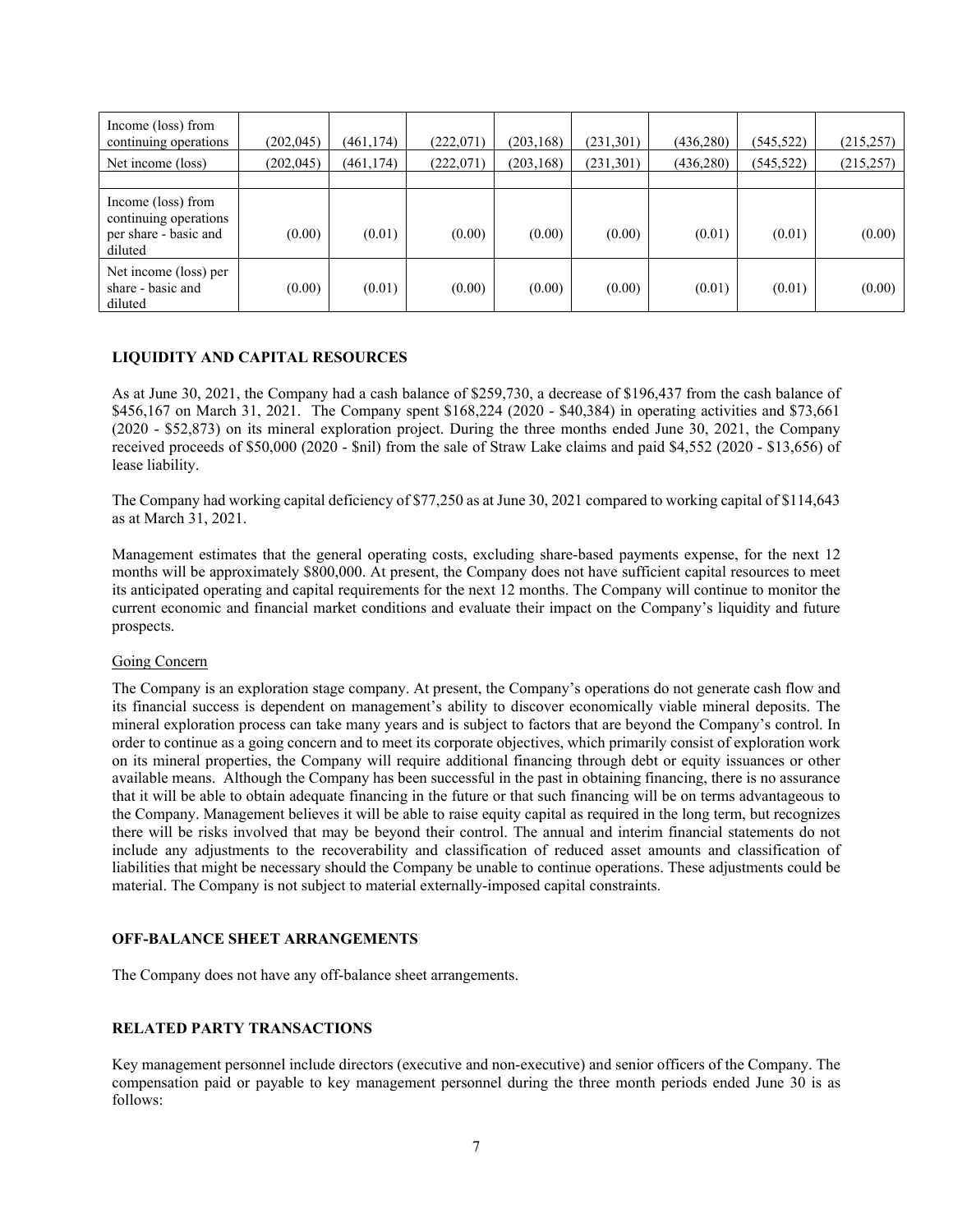|                                                              |   | 2021                          | 2020                       |
|--------------------------------------------------------------|---|-------------------------------|----------------------------|
| Consulting fees<br>Professional fees<br>Share-based payments | S | 81,000 \$<br>14,280<br>81,602 | 81,000<br>10,050<br>17,836 |
| Total                                                        | S | 176,882 \$                    | 108,886                    |

The Company entered into the following transactions relating to key management personnel and entities over which they have control or significant influence during the three month period ended June 30, 2021:

- a) Incurred management fees of \$30,000 (2020 \$30,000) to a company controlled by the President of the Company.
- b) Incurred management fees of \$15,000 (2020 \$15,000) to a company controlled by a director of the Company.
- c) Incurred management fees of \$21,000 (2020 \$21,000) to a director of the Company.
- d) Incurred professional fees of \$nil (2020 \$675) to a company which a director of the Company is an officer.
- e) Incurred professional fees of \$12,150 (2020 \$9,375) and management of \$15,000 (2020 \$15,000) to a company controlled by the Chief Financial Officer of the Company.
- f) Incurred professional fees of \$2,130 (2020 \$nil) and other fees of \$160 (2020 \$nil) to a company with the Secretary in common with the Company.

The Company has entered into four consulting agreements with a director and three companies controlled separately by two directors and an officer of the Company for management and corporate consulting services for a total monthly fee of \$27,000 plus applicable taxes. These agreements are for a one year term and continue thereafter on a month to month basis and may be terminated with a six month notice or a termination payment equal to six months' remuneration.

## **CRITICAL ACCOUNTING ESTIMATES**

The preparation of the Company's consolidated financial statements requires management to make estimates and assumptions that affect the reported amounts of assets and liabilities at the date of the financial statements and reported amounts of expenses during the period. Actual results could differ from these estimates. The Company's management reviews these estimates and underlying assumptions on an ongoing basis, based on experience and other factors, including expectations of future events that are believed to be reasonable under the circumstances. Revisions to estimates are adjusted for prospectively in the period in which the estimates are revised. Significant areas requiring the use of management estimates include:

- i) The determination of the fair value of stock options and agent's warrants using stock pricing models, require the input of highly subjective assumptions, including the expected price volatility. Changes in the subjective input assumptions could materially affect the fair value estimate.
- ii) The determination of deferred income tax assets or liabilities requires subjective assumptions regarding future income tax rates and the likelihood of utilizing tax carry-forwards. Changes in these assumptions could materially affect the recorded amounts.

#### **FINANCIAL INSTRUMENTS**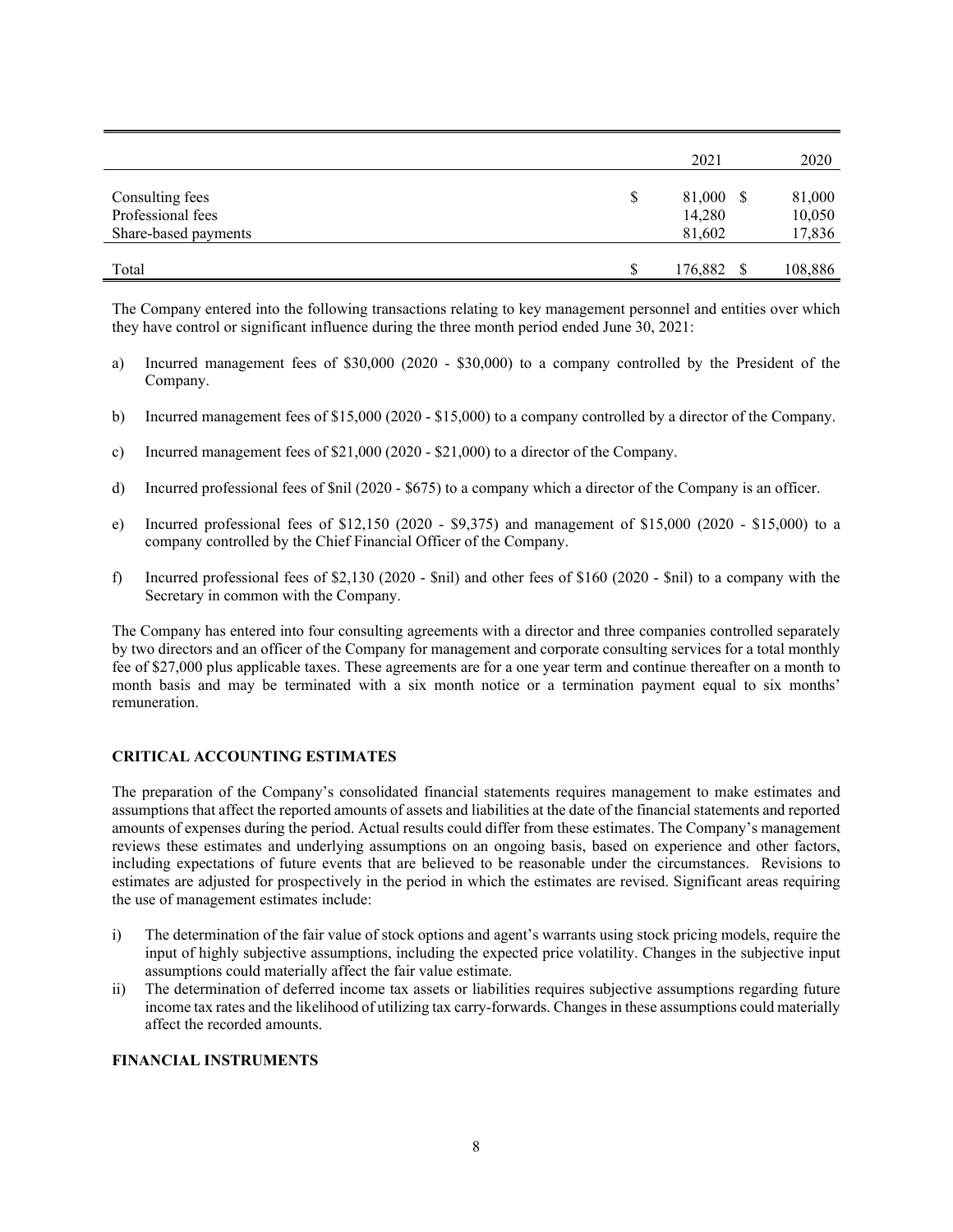The Company classified its financial instruments as follows: cash and restricted cash classified as subsequently measured at amortized cost; trade and other payables as subsequently measured at amortized cost financial liabilities. The carrying amount of financial assets and liabilities carried at amortized cost is a reasonable approximation of fair value due to the relatively short period to maturity of these financial instruments.

## **Financial risk management**

The Company's financial risks arising from its financial instruments are credit risk, liquidity risk, interest rate risk and foreign exchange rate risk. The Company's exposures to these risks and the policies on how to mitigate these risks are set out below. Management manages and monitors these exposures to ensure appropriate measures are implemented on a timely and effective manner.

#### *Credit risk*

Credit risk is the risk of potential loss to the Company if the counter party to a financial instrument fails to meet its contractual obligations. The credit risk of the Company is associated with cash and restricted cash. The credit risk with respect to its cash and restricted cash is minimal as they are held with high-credit quality financial institutions. Management does not expect these counterparties to fail to meet their obligations.

## *Liquidity risk*

Liquidity risk is the risk that the Company will not meet its obligations associated with its financial liabilities as they fall due. The Company performs cash flow forecasting for each fiscal year to ensure there is sufficient cash available to fund its projects and operations. As at June 30, 2021, the Company had a cash balance of \$259,730 and current liabilities of \$515,257. The Company's financial liabilities include trade and other payables which have contractual maturities of 30 days or are due on demand.

At present, the Company's operations do not generate cash flow. The Company's primary source of funding has been the issuance of equity securities through private placements and the exercise of stock options and warrants as well as loans from related parties. Despite previous success in completing these financings, there is no guarantee of obtaining future financings.

#### *Interest rate risk*

Interest risk is the risk that fair value or future cash flows of a financial instrument will fluctuate because of changes in the market interest rates. The Company is exposed to interest rate risk to the extent that the cash maintained at the financial institutions. The interest rate risks on cash and restricted cash are not considered significant due to their short-term nature and maturity.

#### *Foreign exchange rate risk*

Foreign exchange risk is the risk that fair value or future cash flows of a financial instrument will fluctuate because of changes in foreign exchange rates. The Company's functional currency is the Canadian dollar and major purchases are transacted in Canadian dollars. The Company funds certain operations, exploration and administrative expenses in the United States by using US dollars converted from its Canadian bank accounts. At June 30, 2021, the Company had financial assets of \$30,236 and financial liabilities of \$437,640 denominated in United States dollars. A 10% strengthening of the US dollar would affect net loss by approximately \$40,000. The Company does not hedge its foreign exchange risk.

## **OUTSTANDING SHARE DATA**

The Company had the following common shares, stock options and warrants outstanding as at the date of this report: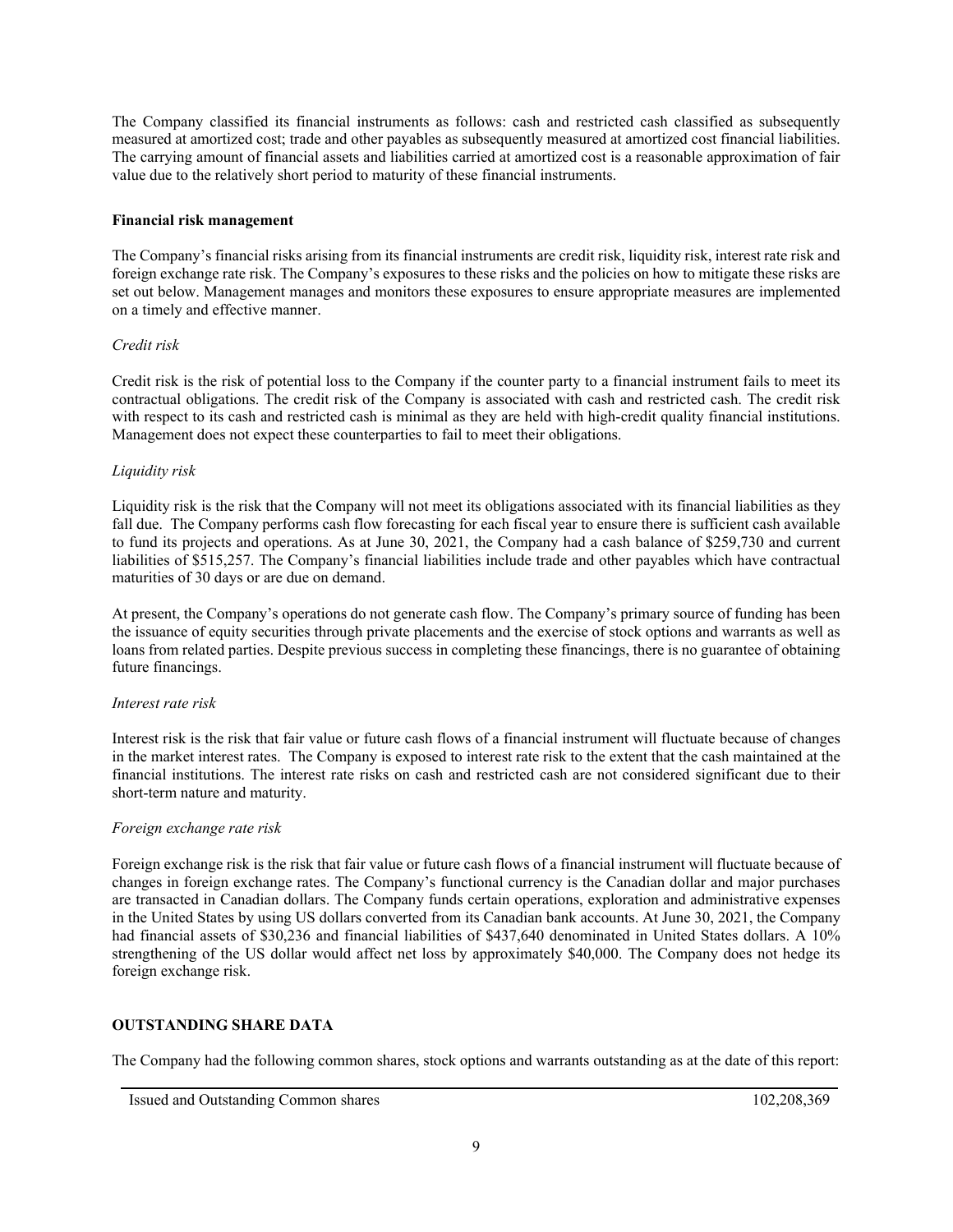| Stock options | 6,925,000 |
|---------------|-----------|
| Warrants      | 7.580,600 |

#### **CHANGES IN ACCOUNTING POLICIES INCLUDING INITIAL ADOPTION**

#### **New accounting standards**

The Company has reviewed future new and amended IFRS pronouncements and determined that there are no standards that are not yet effective that would be expected to have a material impact on the Company's consolidated financial statements.

#### **RISK AND UNCERTAINTIES**

#### *Operating Hazards and Risks*

Mineral exploration involves many risks. The operations in which the Company has a direct or indirect interest will be subject to all the hazards and risks normally incidental to exploration, any of which could result in work stoppages and damage to persons or property or the environment and possible legal liability for any and all damage. Fires, power outages, labour disruptions, flooding, landslides and the inability to obtain suitable or adequate machinery, equipment or labour are some of the risks involved in the conduct of exploration programs. In addition, certain properties of the Company are located within the areas that may include Native American asserted traditional territories, and the exploration and development of these properties may affect or be perceived to affect asserted Native American rights and titles, which may cause permitting delays or opposition by Native American groups.

#### *Environmental Factors*

The Company currently conducts exploration activities in South Dakota of US. Such activities are subject to various laws, rules and regulations governing the protection of the environment. Such legislation imposes rigorous standards on the mining industry to reduce or eliminate the effects of waste generated by extraction and processing operations and subsequently deposited on the ground or emitted into the air or water.

All phases of the Company's operations are subject to environmental regulation in the jurisdictions in which it operates. Environmental legislation is evolving in a manner which requires stricter standards and enforcement, increased fines and penalties for non-compliance, more stringent environmental assessments of proposed properties and a heightened degree of responsibility for companies and their officers, directors and employees. There is no assurance that future changes in environmental regulation, if any, will not adversely affect the Company's operations. The cost of compliance with changes in governmental regulations has the potential to preclude entirely the economic development of a property.

The Company is able to conduct its exploration within the provisions of the applicable environmental legislation without undue constraint on its ability to carry on efficient operations. The estimated annual cost of environmental compliance for all properties held by the Company in the exploration stage is minimal and pertains primarily to carrying out diamond drilling, trenching or stripping. Environmental hazards may exist on the Company's properties, which hazards are unknown to the Company at present, which have been caused by previous or existing owners or operators of the properties.

#### *Governmental Regulation*

Exploration activities on the Company's properties are affected to varying degrees by: (i) government regulations relating to such matters as environmental protection, health, safety and labour; (ii) mining law reform; (iii) restrictions on production, price controls, and tax increases; (iv) maintenance of claims; (v) tenure; and (vi) expropriation of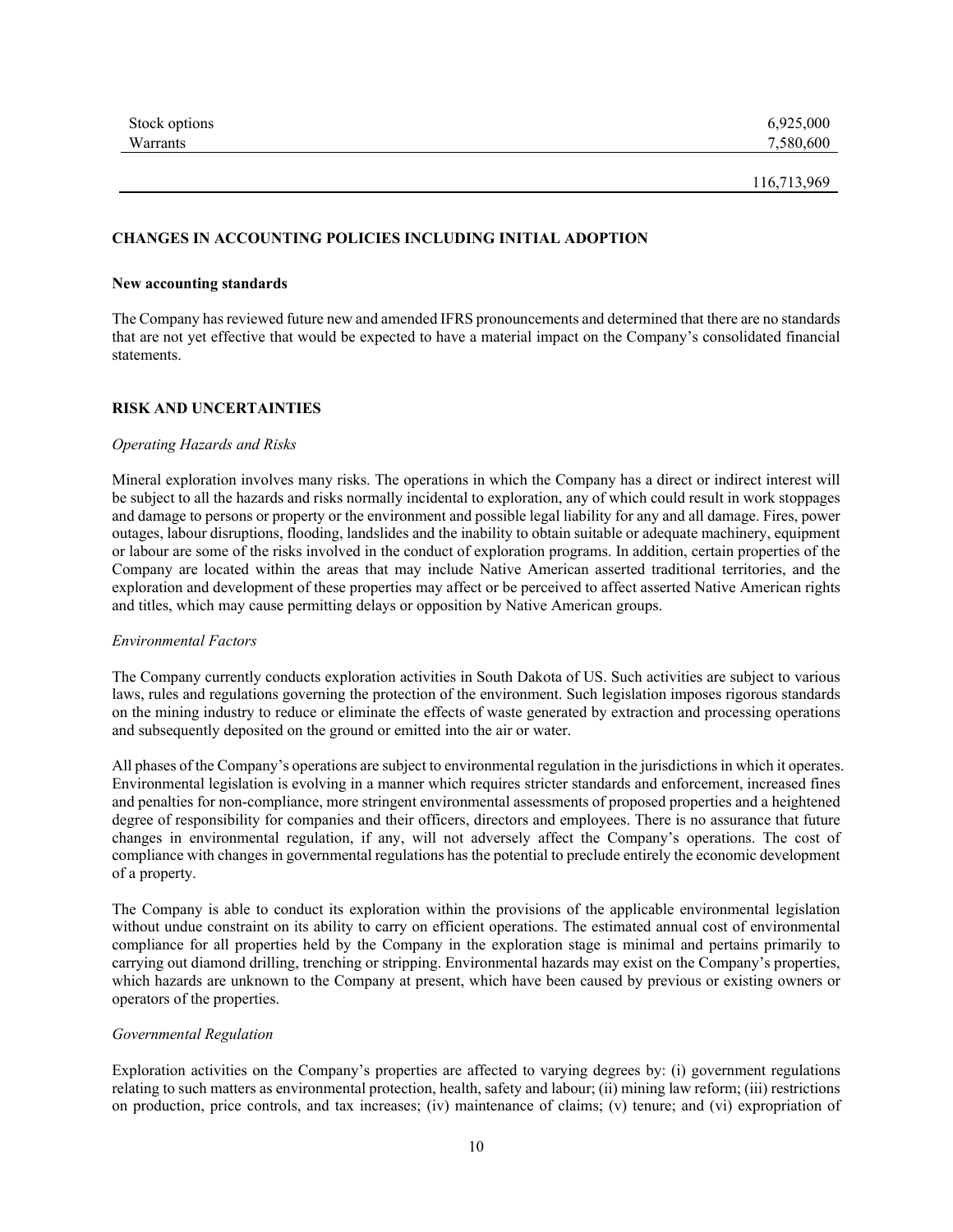property. There is no assurance that future changes in such regulation, if any, will not adversely affect the Company's operations. Changes in such regulation could result in additional expenses and capital expenditures, restrictions on the availability of capital, competition, reserve uncertainty, potential conflicts of interest, title risks, dilution, and restrictions and delays in operations, the extent of which cannot be predicted.

The Company is at the exploration stage on all of its properties. Exploration on the Company's properties requires responsible best exploration practices to comply with company policy, government regulations, maintenance of claims and tenure. All mining activities in South Dakota, regardless of the private or public status of the land on which they occurs, are regulated through the South Dakota Mined Land Reclamation Act, and the South Dakota Mined Land Reclamation Regulations. The South Dakota Department of Environment of Natural Resources (DENR) administers the state mining laws; mining-related environmental permits are issued by the DENR and its governor appointed citizen boards.

If any of the Company's projects are advanced to the development stage, those operations will also be subject to various laws and regulations concerning development, production, taxes, labour standards, environmental protection, mine safety and other matters.

#### *Additional Funding Requirements*

Further exploration on and development of, the Company's projects will require additional resources and funding. The Company currently does not have sufficient funds to fully develop these projects. In addition, any positive production decision, if achieved, would require significant funding for project engineering and construction. Accordingly, the continuing development of the Company's properties will depend upon the Company's ability to obtain financing through debt financing, equity financing, the joint venturing of projects, or other means. There is no assurance that the Company will be successful in obtaining the required financing for these or other purposes, including for general working capital.

## **FORWARD LOOKING STATEMENTS**

This MD&A contains certain forward-looking information and statements. These forward-looking statements are based on current expectations and various estimates, factors and assumptions as at the date of this MD&A. The words "expects", "plans", "anticipates", "believes", "intends", "estimates", "projects", "potential", "interprets", "may", "will" and similar expressions identify forward-looking statements. Information concerning the interpretation of drill results may also be considered a forward-looking statement; as such information constitutes a prediction of what mineralization might be found to be present if and when a project is actually developed. The forward-looking statements reflect the current beliefs of the management of the Company, and are based on currently available information. Readers are cautioned not to place undue reliance on these statements as they are subject to known and unknown risks, uncertainties and other factors, which could cause the actual results, performance, or achievements of the Company to differ materially from those expressed in, or implied by, such forward-looking statements. The Company assumes no obligation to update or revise any forward-looking statement, whether as a result of new information, future events or any other reason.

#### **DISCLOSURE CONTROLS**

In connection with Exemption Orders issued by each of the securities commissions across Canada, the Chief Executive Officer and Chief Financial Officer of the Company will file a Venture Issuer Basic Certificate with respect to the financial information contained in the audited annual financial statements and respective accompanying Management's Discussion and Analysis.

In contrast to the certificates under National Instrument ("NI") 52-109 (Certification of disclosure in an Issuer's Annual and Interim Filings), the Venture Issuer Basic Certification does not include representations relating to the establishment and maintenance of disclosure controls and procedures and internal control over financial reporting as defined in NI 52-109.